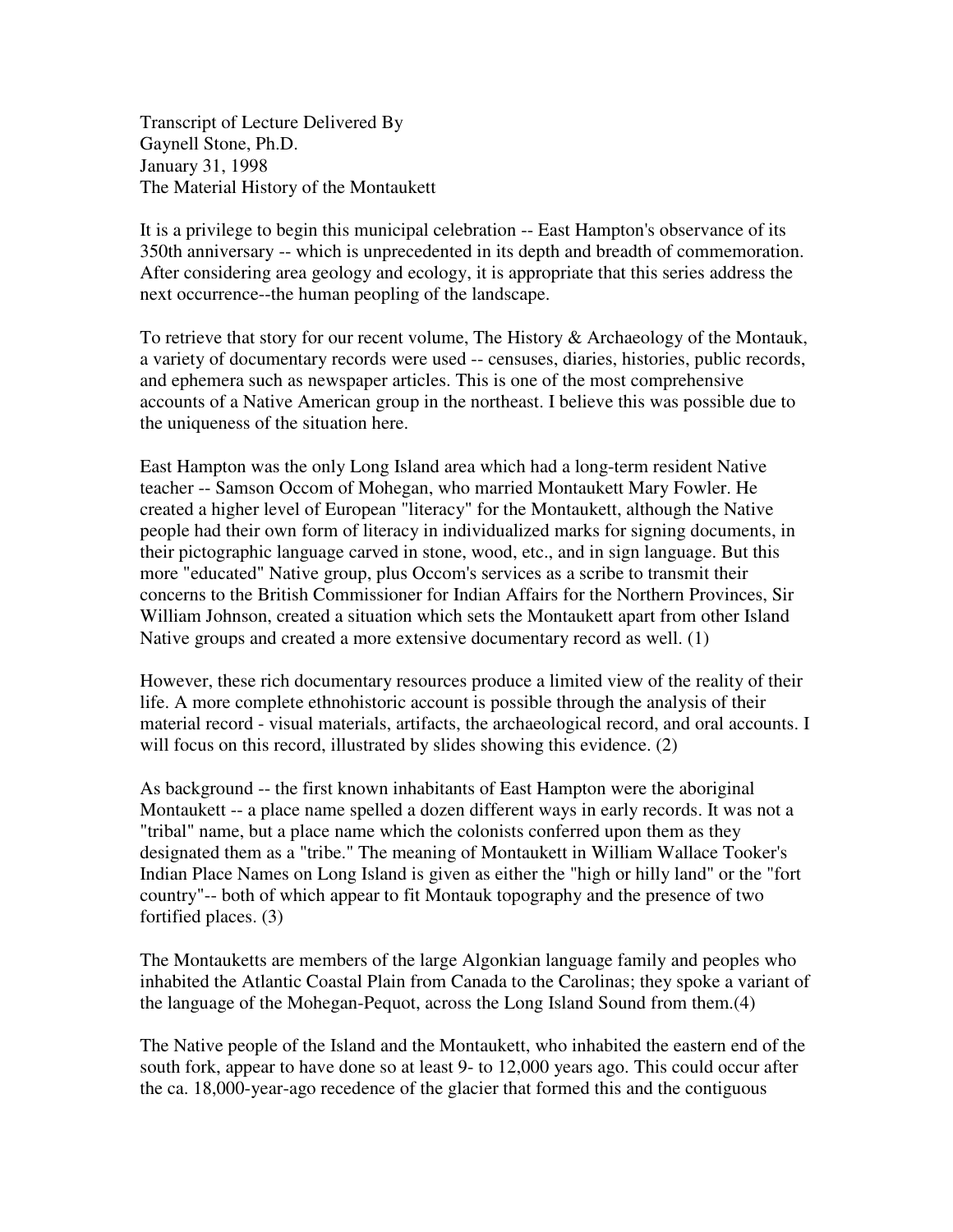Manhattan and Staten Islands, as well as the string of islands leading to Cape Cod. These elevations became islands as the water rose about 350 feet with the melting of the glaciers, inundating the continental shelf. The evidence for this early inhabitance are the 15 known Clovis/Paleo chipped stone points of this period found on the Island, one of them from the Three Mile Harbor area. (5)

Artifacts of the next culture period, the Archaic, ca. 9,000 - 3,000 years ago, show that the Native people lived around estuaries, harbors, streams and ponds of this beneficent land, as well as made stone tools, hunted, and camped at inland sites. So far no evidence of the Late Archaic Red Paint Burial Cult has been found in East Hampton. Also, there was far more Native use of the land than this map shows; the evidence for this is in the 'gray' (unpublished) literature of the contract archaeologists. (6)

The Woodland Period beginning about 3,000 years ago was the lifeway of the Native people when 'discovered' by the first European explorers. It was characterized by the development of pottery and first use of the bow and arrow, as well as hunting whales (which could have been possible since Archaic times, when clam and oyster resources became available).(7)

There were also trade networks linking Island villages north to the Connecticut River Valley and south to the Delaware Valley and New Jersey; the Hands Creek site in East Hampton was part of it, judging from the New Jersey Abbott-style pottery and argillite blades found there. (8)

These culture periods included the extensive use of the Island's maritime resources - fish, fowl, sea mammals, and shellfish -- as well as small mammals, nuts, berries, tubers and extensive vegetal resources. Attesting to the valuable fishing resources, Montauk Point was once known as Fisher's Point, and southern New England as well as local Native people came there to fish; this is how Samson Occom was introduced to the Montaukett. Because of this rich food base the gardening of domesticates here was late in time, less than 1,000 years ago (not long before the European 'discovery' of the region in the 1600s), and apparently not as extensive as elsewhere.

Maize (corn) horticulture is believed to have traveled to North America from Mesoamerica, but the squash family was indigenous to the midwest and southeast; the corn, beans, and squash cultigens apparently reached Long Island from the midwest, perhaps through extensions of the trade networks mentioned earlier. Archaeo- logical evidence of maize horticulture on the Island is sparse, and I do not know of a "planting field" in East Hampton like that found by the first settlers in Southold, Setauket, Oyster Bay, etc.

However, long before these domesticates were cultivated here, native women are known to have nurtured many plants -- mallow, chenopodium, groundnuts (called 'sagaponack' locally), Jerusalem artichoke, etc. elsewhere and presumably here also. Evidence of the domesticated sunflower has been found in the southeast dating to over 4,000 years, and this is to the east of where domestication probably began, so there is little doubt it was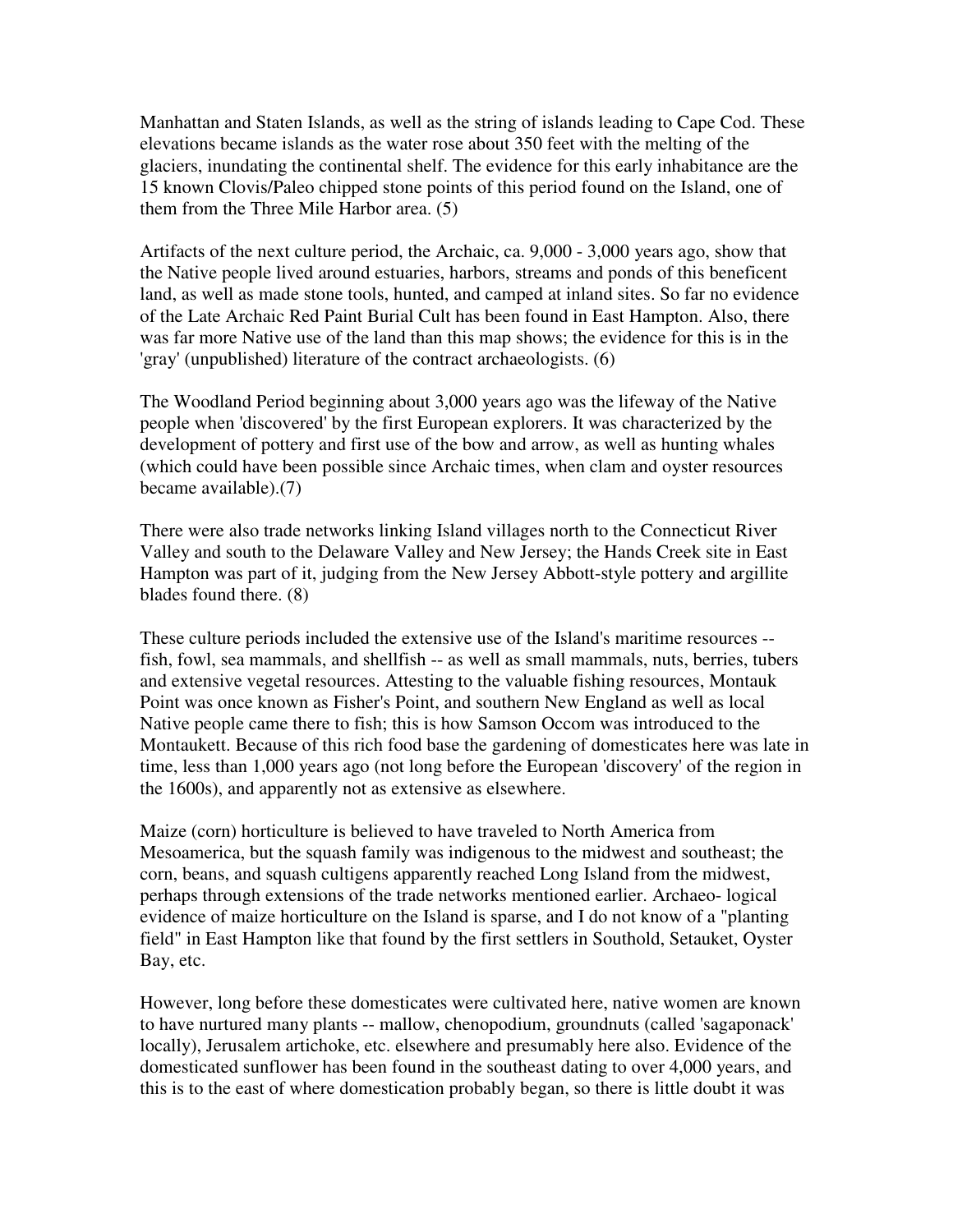also on Long Island. (9)

Women were the first empirical genetic biologists, as they manipulated the wild plants to produce the characteristics they desired. The women also produced dyes and medicines using their extensive botanical knowledge. What is known of this has been published in the Suffolk County Archaeological Association's Vol. IV, Languages & Lore of the Long Island Indians, and Samson Occom's 1761 herbal curative list in Vol. III, 2d ed., The History & Archaeology of the Montauk. (10)

Another aspect of Native life is their cosmology; this was described by Samson Occom in the 1760s and printed in the Montauk volume. Visual evidence of the Native belief system throughout the Island exists on gorgets, slate plaques, cobbles, etc. The figure of the thunderbird found at Sebonac in the Shinnecock Hills represents a beneficent figure, as he brings rain, necessary for survival; the figure of the Great Horned Serpent from the Miller Place area represents evil forces. The turtle gorget from Nassakeag Swamp in Setauket probably represents the Algonkian origin myth, in which the earth is formed on a turtle's back.

Incised shells, deer ribs, and beaver teeth which indicate calendrical and other types of record-keeping were found at Mt. Sinai Harbor archaeological sites and published in SCAA's Vol. V, The Second Coastal Archaeology Reader. (11)

Petroglyphs carved on two boulders were found at Jericho, and a slate tablet with many images was found at Orient. Those images most related to the Montaukett are clay tablets in the East Hampton Library Long Island Collection, whose meaning is obscure. (12)

Another object which illustrates the cleverness of the Natives is this stone puzzle found at Montauk. (13)

The Contact Period in Montaukett life began with the European explorers who bumped into the end of the Island as it juts into the Atlantic. The first we know of is Verrazano in 1542, who coasted by but apparently did not land; he did leave us with a detailed description of the life and dress of the Natives of nearby Newport harbor which may be applicable to the Montaukett. Apparently their clothing was exquisitely embroidered "like damask" with colored porcupine quills. (14)

The next was Adrian Block in 1614, who may have landed (although there is no record of it), who named Block Island after himself, and created the first map of the Island, labeling the eastern Natives "Nahicans," a name not seen again in succeeding records. The subsequent Bleau and Visscher maps of 1635 and 1662 note them as "Matouwacks." (15)

Other early 1600s contacts were the Dutch trader Pieter Barentsen as well as the English Captain Southack, who wrote on his early 1700s map of the two forks "I commanded ye first ship that ever was at this place" on the Peconic estuary portion. He also located "Indian Town" on the Napeague portion of the map. This was the first of a number of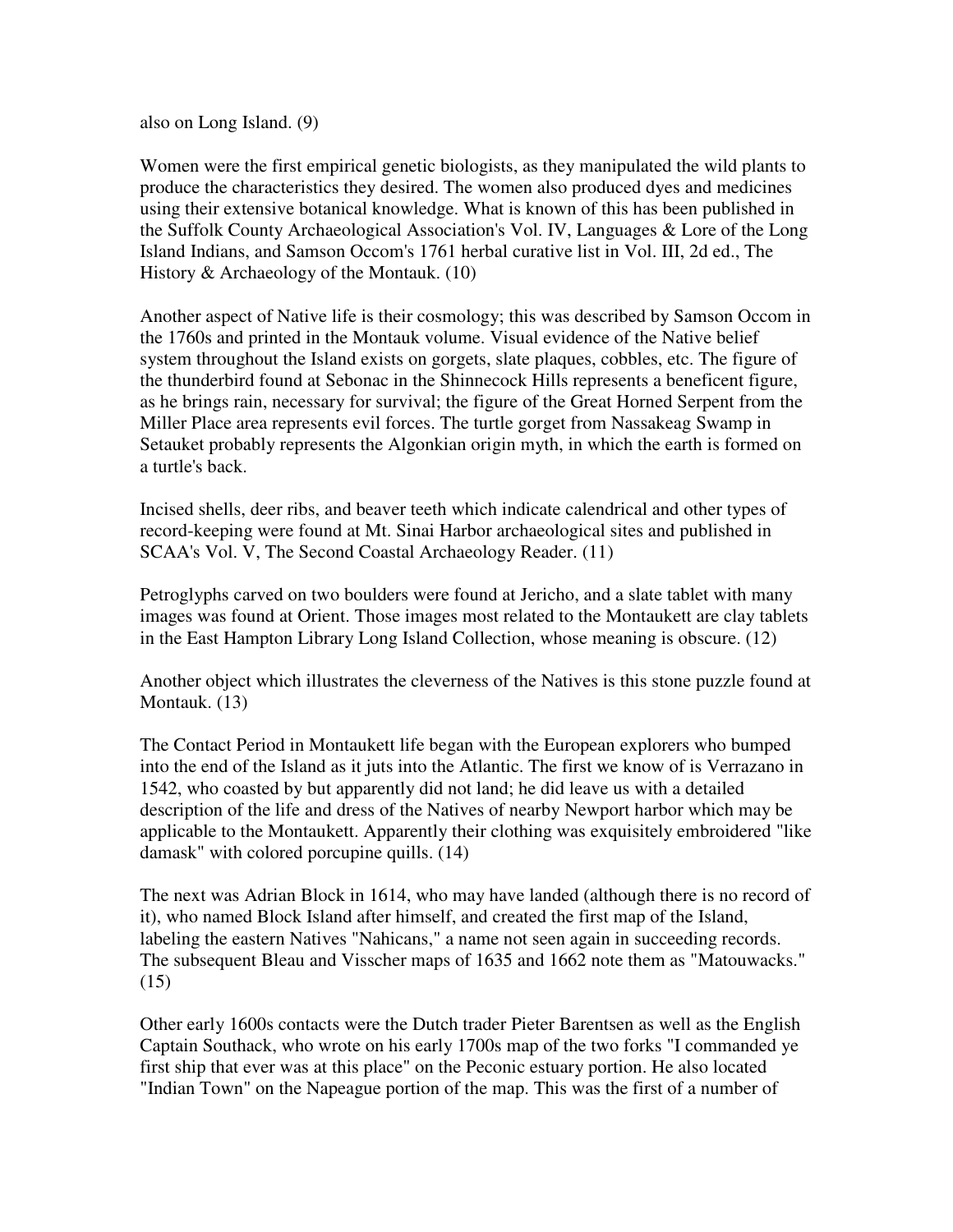early maps which located Indian Town or Indian Plantation on the Montauk peninsula - an important visual adjunct to the written record. The site appeared further east with each deed extracted from the Montaukett by the settlers taking another portion of their land. The Montaukett later complained in petitions to the New York State Assembly that they were told they were signing one agreement only to find later they were lied to, that they were plied with liquor before signing deeds (Town records reveal payment for the rum, confirming that), that the settlers killed their dogs and cut so much of their firewood that every winter elderly women froze to death. (16)

Besides being documents recording the loss of Montaukett land, this series of 16 deeds, 1648 to 1794, is a visual record revealing the 'marks,' or signatures, which indicate the pictorial literacy of the Montaukett, relative to the literacy of the settlers, many of whom signed with an X. The sachem Wyandanch's mark (a figure drawing) on a deed authenticated it; those deeds without it could be doubtful -- and there were many in the colonists' lust to 'buy' Native land with gifts. It was easier to pay Wyandanch than the many heads of bands living across the land. John Strong covers the loss of Montaukett lands extensively in the Montauk volume. (17)

The most dramatic material evidence of the contact between the first inhabitants and the colonizing Europeans is the Pantigo burial site, dating from ca. 1650-1750, soon after the 1648 founding of East Hampton. The seventeenth century contact with explorers and traders had brought diseases, mainly smallpox, against which the Natives had no immunity. This had decimated the population by about 90% throughout North and South America within a few generations. (18)

In addition, the lack of a hinterland in a linear island setting left nowhere to retreat except the mainland. It is not known how many of the Pantigo burials resulted from the new diseases, but there were other East Hampton Native burial grounds which were not excavated scientifically, as was Pantigo in 1917 by Foster Saville of the Museum of the American Indian. (19)

Although the deceased Montaukett were buried in the traditional flexed position without coffins (with some in the European extended position) most of the 39 recorded graves contained a majority of European trade goods (other graves were dug up by the owner of the site and neighbors and the contents with their information were lost to the public record.) The trade items had supplanted those of aboriginal manufacture; only from this archaeological evidence do we know the extent and the timing of European acculturation in the arena of material possessions. Other evidence in the Montauk volume indicates the Montaukett retained traditional wigwam housing (1880s), much of the hunting and gathering lifestyle (1870s), the use of herbal medicines, and traditional gatherings into the twentieth century.

One notable category of this mortuary record was trade beads, which had not been analyzed by Saville. Karlis Karklins of Parks Canada, an internationally recognized bead expert, and I analyzed the thousands of beads for the first time. He found that the Pantigo beads were more abundant than on any other northeastern archaeological site. He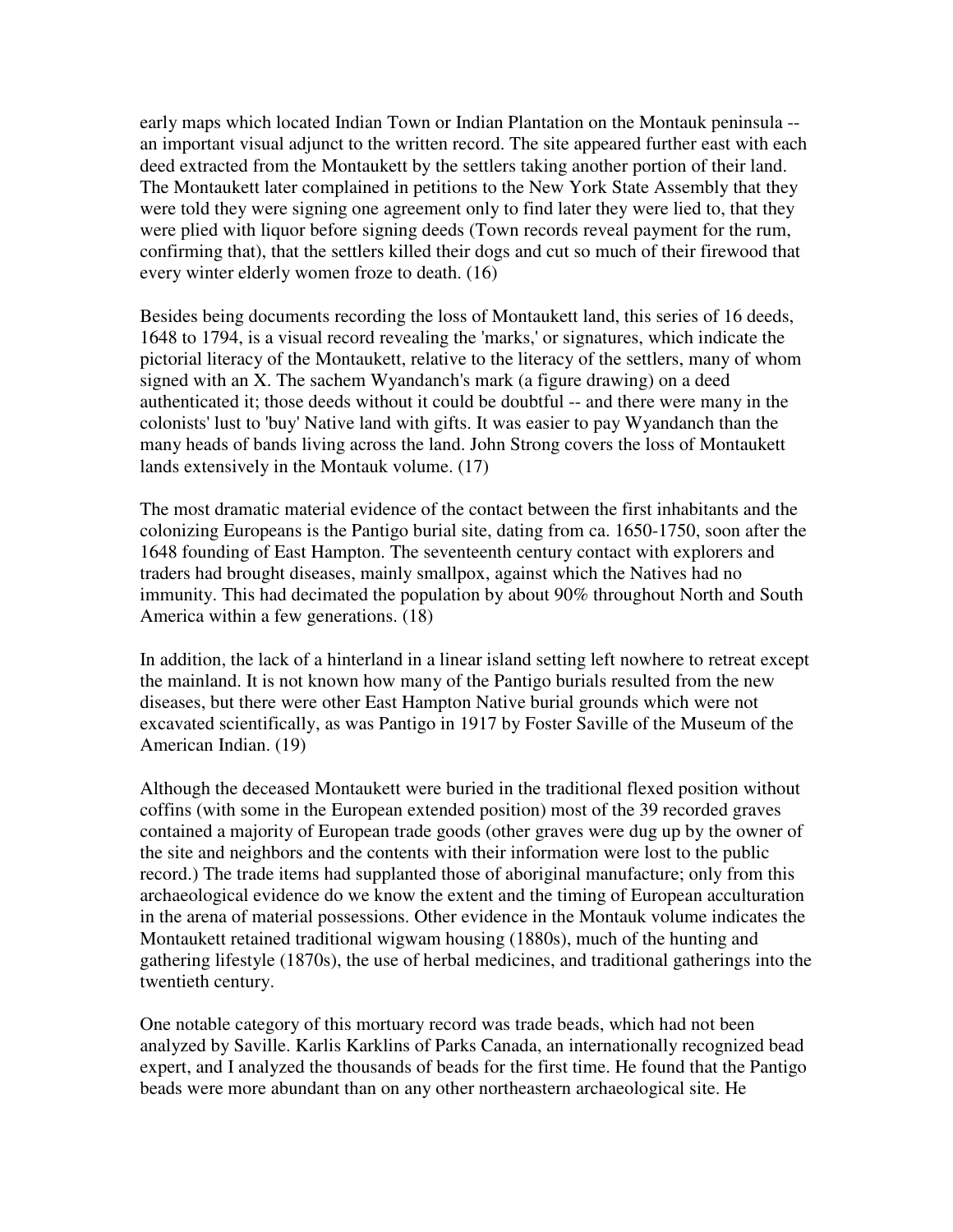discovered a few types not previously seen in his research around the world, and that they were mostly from Holland. This does not mean that mostly Dutch traders were here, as English traders used Amsterdam beads extensively as well. Karlis found the trade beads were the most common adornment in the burials; we found fragments of wampum 'belts,' presumably headbands or belts, and shell and copper alloy beads. Their arrangment gives evidence of the esthetic values of the Montaukett known in no other way. One burial was that of a leader, Wobeton, known from the Town Records as well as by this autographed English spirits bottle.

Another result of the mid-17th century Contact period was the construction by the Native people of a series of "fortified places," due to increasing interaction with the everencroaching traders and settlers. Again, it is mainly the archaeological record that reveals the shape (based on European models), size, siting, and use of these forts -- some more for trade, others more for defense. (20)

The fact that Long Island had more Contact period Native forts than any other area of the country will be told in detail in SCAA's up-coming Vol. VIII, The Native and Historic Forts of Long Island. The 'new' Montauk fort, on Fort Hill, the only one of the two found so far, will be in the volume; it is the only one to be shown on a map -- John Scott's 1658 map of Long Island, one of the earliest and the best for its time. (21)

As the Contact period became the historic or colonial era, the Montaukett and other Native people were drawn into the transplanted European economic sphere in order to buy the new 10. 'necessities,' such as gunpowder, flour, sugar, clothing, Dominy furniture, etc. A colonial economy has an insatiable need for labor for whaling, farming, herding, dairying, cheese and butter production, textile production, and craftware, hence servants and slaves. Of 90 Suffolk County wills probated from 1670 to 1688, 24 listed English, Negro, and Indian servants and slaves. Their value was second only to cattle owned. Of this 24, 2 or 8% were listed as "Indian captive servant" or "Indian slave girl." In the Montauk volume, Philip Rabito-Wyppensenwah points out that many of the enslaved Natives here were from the Carolinas and the Caribbean. (22)

Another form of labor for the Natives was being forced to produce huge quantities of wampum (shell beads) to pay fines levied upon them for infractions of local laws (which they often did not understand); the wampum was then used by European traders to purchase furs from the northern territories. Since the largest amount of whelk shell for making wampum is found on eastern Long Island beaches, the area became the "mint" of New Netherland. (23)

Further participation by the Natives in the new economy was service as militiamen in all the provincial campaigns before the French and Indian Wars and in the American revolution. They served out of proportion to their numbers in the population and left many Native settlements with a large number of widows; this led to intermarriage with Anglos, African-Americans, and other groups. The Montauk volume includes the muster rolls of the local militias in which they served and a painting of how the Natives dressed.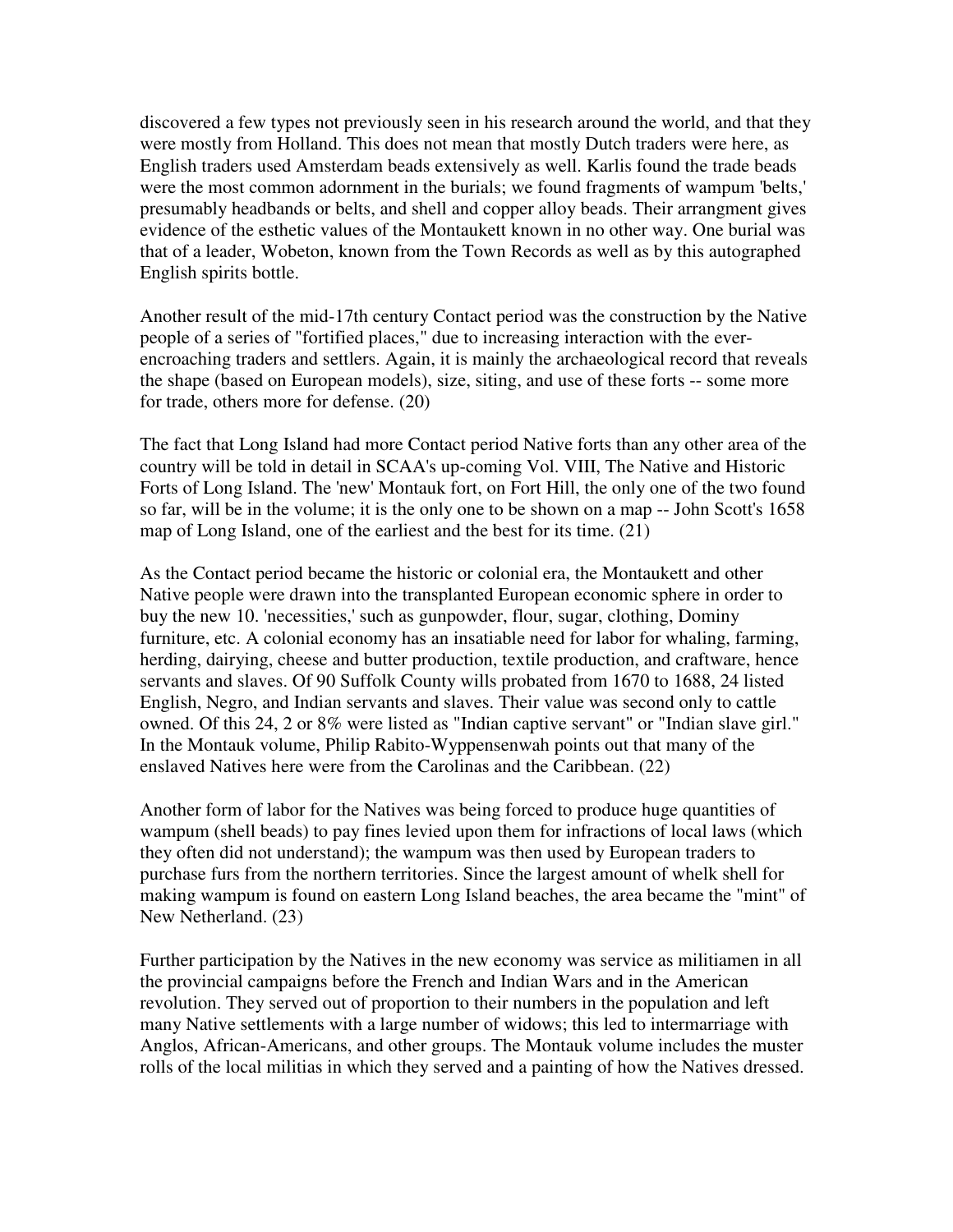Most of the Montaukett worked for the East Hamptoners and helped make colonial life as comfortable as it was. They were gin (fence) keepers of the livestock pastured at Montauk and laborers for the Gardiners and otheers. The men used traditiona woodworking skills to make piggins, ladles, and bowls for settler homes; they provided fish, oysters, and game for them. Stephen Pharaoh's pay is recorded for "bottoming" (rushing) Dominy chairs. As skilled shore whalers, Montaukett men were fought over by entrepreneurial East Hamptoners to be their crewmen. What today is labor law were rules enacted by the seventeenth century Town officials to control the cutthroat whaling labor practices of that day. (24)

The Native women used the spinning wheel to spin yarn, a necessity for all knitwear and weaving of essential cloth. They became expert makers of butter and cheese, which were major cash 'crops' for their masters. Baskets, scrubs, jellies, and fine hand work provided cash for themselves. They cared for the mothers and children of colonial families, and were encouraged by the society to be the sex objects of the men; hence the Montaukett descendants of some of the early settlers. (25)

Besides Native participation in the economic sphere, their souls were sought by the English and Scottish missionary societies to create more tractable workers. The first missionary in the 1740s was Azariah Horton of Southold and a graduate of Yale, who was not very successful. He recommended a successor; this was Samson Occom, a Mohegan who came first as a teacher, then was ordained in the Presbyterian Church after tutelage by the Rev. Samuel Buell. Their diaries are published in the Montauk volume; it is astounding that it took 200 years for Occom's "Diary" to be in print.

Occom was one of about 27 Native men educated in the European manner by Rev. Eleazer Wheelock and fellow clerics; he was one of the few to survive and the only one to have his portrait painted by the noted colonial limner Nathaniel Smibert. He also was pictured by other paintings, mezzotints, and lithographs; thus we know how this man of genius appeared -- an inventor of sensory teaching methods a hundred years before Maria Montessori, a composer of hymns still sung in the Presbyterian church, a skilled craftsman and bookbinder (examples in the Long Island Collection), an expert gamesman to feed his family, etc. He was the only Native clergyman to keep a diary, a source of so much unknown information on that time.

Recognizing that the Montaukett could not survive in the climate of genocide fostered by East Hampton government, Sam Occom, with leaders of the Mohegan, Pequot, and Narragansett, planned an exodus to the Oneida Territory of up-state New York to establish the Christian town of Brothertown. The first settlement was aborted in 1776 by Revolutionary War hostilities, but was begun again after the war in 1784.

Occom was the minister of the settlement and died there in 1792; his grave is unmarked but is thought to be in or near this Brotherton cemetery on Oriskany creek behind the house of his brother-in-law David Fowler. Mary Fowler Occom's brothers Jacob and David were also educated by Wheelock and played important roles as translators at the Treaty of Fort Pitt and other colonial parleys. It was David, teaching at Oneida, whose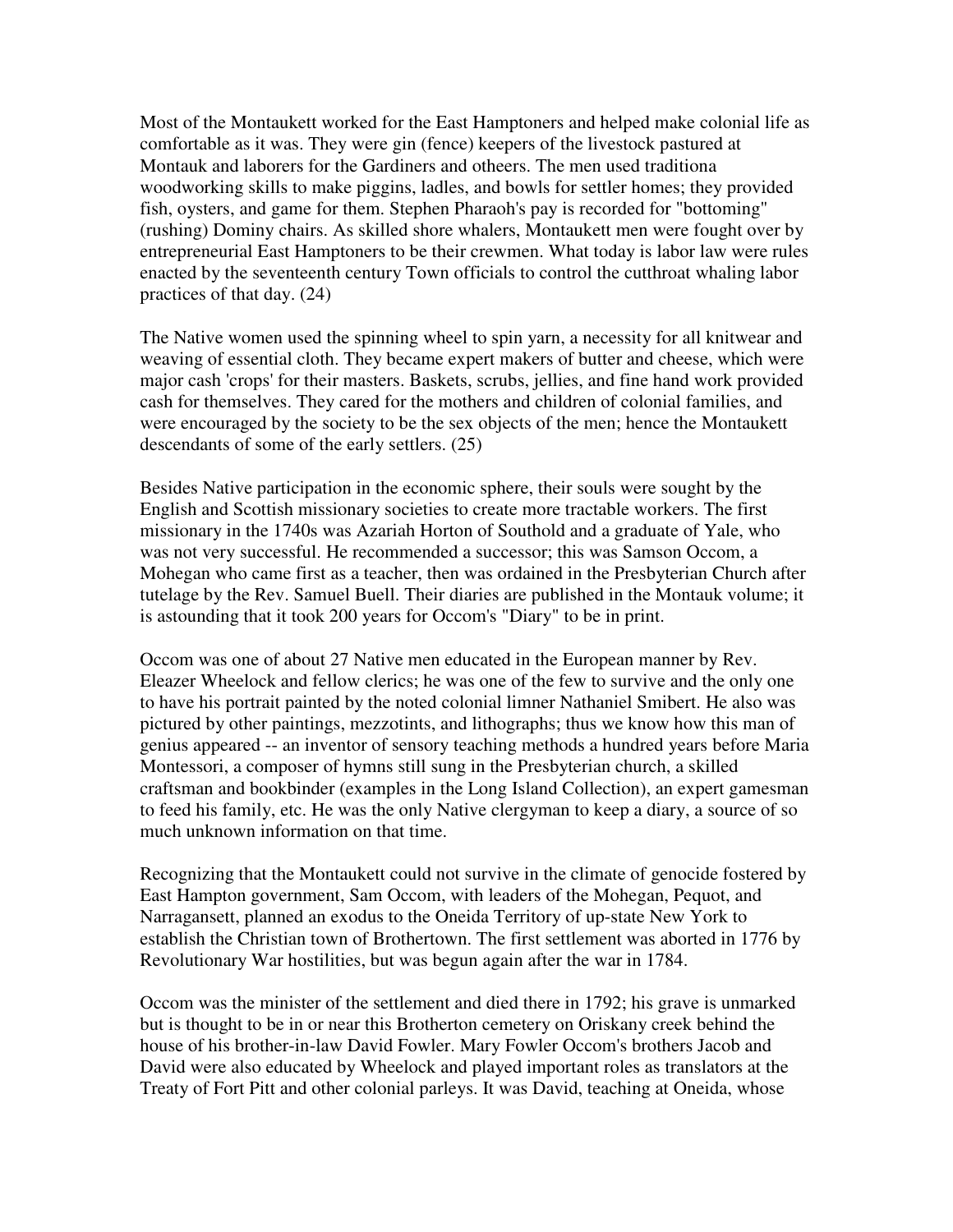tales of the abuse of the Montaukett moved an Oneida chief to grant them land. This 'doodle' on the back of a letter from David to Occom illustrates artistic ability not otherwise known.

Instead of a haven forever, within a generation the Brotherton lands were being trespassed upon by settlers from New England. A N.Y. State Assembly commission awarded one third of their land to the trespassers. The Brotherton were forced to move westward, finally to a spot in Wisconsin they named Brothertown. They were an 'Americanized' group who were highly productive in boat-building, lumbering, milling, and farming. They were the first tribe to become U.S. citizens, and did so to avoid President Andrew Jackson's drive to force all Indians west of the Mississippi. As a consequence of the partition of their reservation, they lost the land which had become their farms. However, the Brotherton continued their gatherings over the years and have recently filed for re-recognition as a tribe under the leadership of June Ezold, an advertising executive and descendant of Samson Occom. A genealogy of eleven generations of Montaukett and Brotherton and several hundred pictures of them is part of the Montauk volume.

By the nineteenth century tuberculosis had taken the place of smallpox and other European diseases as the scourge of the Native people. East Hampton church death records, which may be incomplete for the Montaukett, indicate that 14 of 39 Native deaths between 1825 and 1879 were of consumption, with the deceased ranging from 11 months to 58 years. This documentary record is captured visually in the sketches of the deathbeds of Stephen and David Pharaoh by Tile Club artists which appeared in several national illustrated newspapers of the 1870s. One of the Club members, Winslow Homer, made this sketch of David Pharaoh in 1874, and another, W.O. Douglas, created this life mask and carving of him, the leader of the Montaukett, as shown in the Montauk volume. (26)

As well as the usual farm and maritime work, nineteenth century economic activities of the Montaukett now included work in the developing factories of the area (known through ephemera and oral histories but not public documents); as guides for wealthy hunters and the sportsmen's clubs (known through oral history, ephemera, and the archaeological site of Montaukett Steve Murray's cabin in now Connetquot State Park. They delivered ice (no record except this photograph), provided livery service for the newly developing tourist industry (only this Edward Lamson Henry pastel and a lithograph document this), and produced wood and textile crafts still in early east end homes. The East Hampton Historical Society has a collection of this material culture (shown in the Montauk volume) -- the baskets, mortars, pestles, piggins, ladles, bowls, and scrubs which underpinned 18th and 19th century life.

That period of Montaukett lifeways has been retrieved somewhat by the archaeological record of Indian Fields, their last home (now Montauk County Park; soon to be renamed for Theodore Roosevelt's brief stay? Yet one more way to render invisible the original inhabitants?). The artifacts excavated by Edward Johannemann indicate habitation there from 1725 to about 1885. The excavation probably found the home of Charles Fowler (24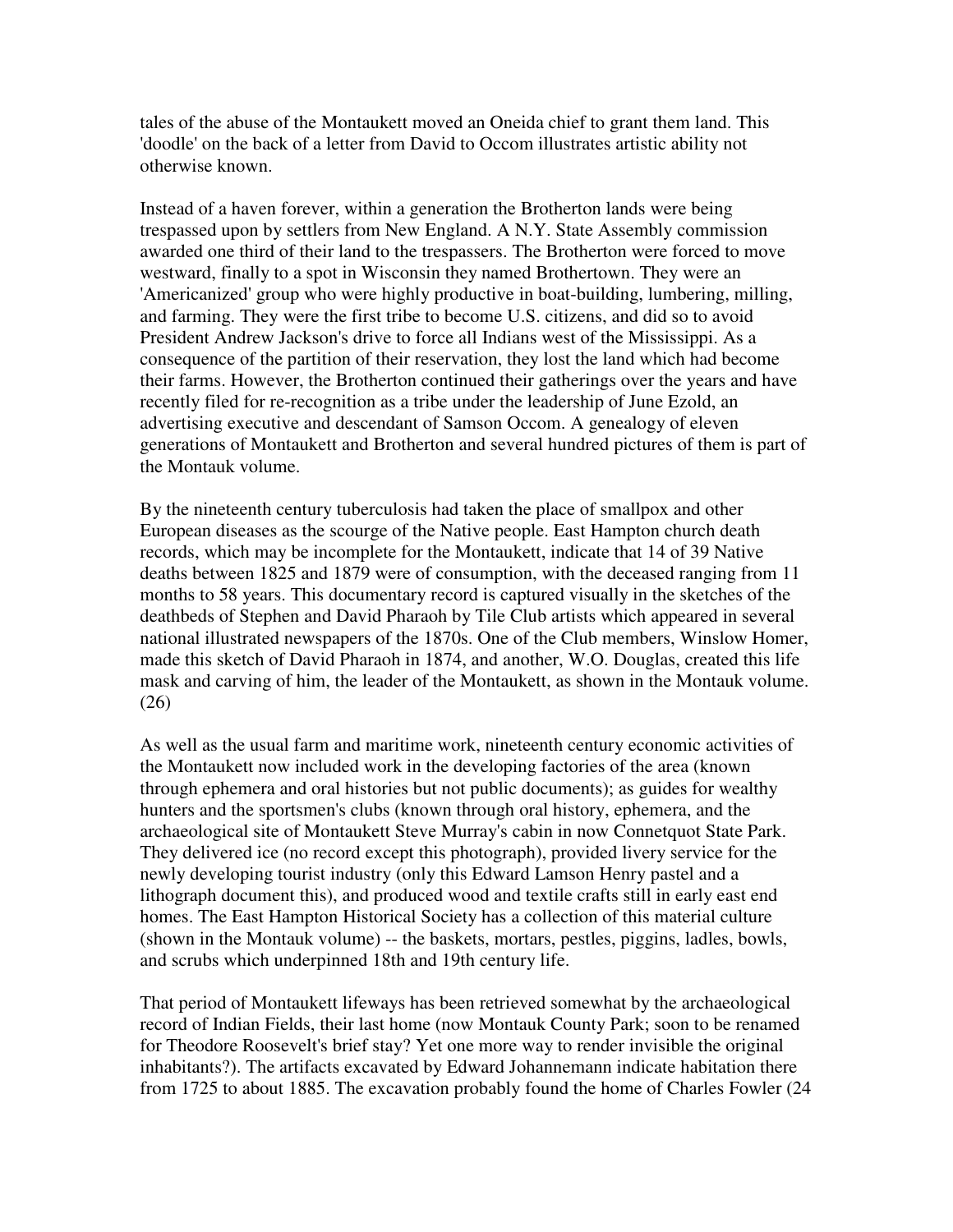feet square of Anglo design with wood floors) and located other houses 30 feet square and 11 by 16 feet, as well as other structures 7 and 8 feet in diameter. The site's "Indian barns" showed four variations of storage shelters and a well/cool-storage structure. Faunal remains indicate that they ate a lot of turtle. (27)

Ceramic fragments found (4,539) indicate that more than half of their vessels were redware, the common ware of the early days. About 25% was pearlware, 17% white ironstone, 2% earthenware, and 1.25% porcelain. When this profile is calculated for other Long Island populations, it would tell us how the Montaukett compared economically and esthetically with other groups.

Maria Pharaoh's "Diary," the only such document about 19th century Native lifeways, describes their self-sufficient, happy homesteading lifestyle -- gathering, hunting, fishing, guiding sportsmen and selling crafts. This rare photograph in the Montauk volume shows the Pharaoh and Fowler families living such a life at Indian Fields before 1873.

After David Pharaoh died of TB, Maria and her children could not maintain the homesteading lifestyle. They were lured to move to Freetown, north of East Hampton village, by promises by Frank Benson that they could return in summer, would get a yearly annuity, and education for the children. The Benson family, who had bought Montauk peninsula from the Town Trustees, used it as a hunting preserve and planned to develop it. The promises were empty, the Montaukett homes at Indian Field containing their deeds and records were burned, and they were driven away from their ancestral home. Other Montaukett had moved away for better livelihoods to Eastville, a Native/African American settlement on the eastern side of Sag Harbor, while others lived in enclaves in Southold, Greenport, Amityville, and scattered through the Island.

Through the newspaper accounts and censuses scanned by Philip Rabito-Wyppensenwah for the Montauk volume, it is apparent that most of the Montaukett women worked as domestics and servants, and most of the men worked at odd job, as laborers, and as farm hands, although some were skilled carpenters, whalers and seamen, masons, coachmen. However, when they had their pictures taken, they dressed in their best clothes, as everyone did.

By the twentieth century the Montaukett had disappeared from the Town Records, appearing only in legal records (as in John Strong's account of the loss of their land (28), in newspaper articles, in oral histories (such as Maria Pharaoh's "Diary") and the visual record shown in the Montauk volume.

They attended school, were star athletes (John Henry Fowler was considered the Knute Rockne of Long Island), rode bicycles, dressed as 'dandies,' held powows or gatherings, and wore their regalia as a way of maintaining traditions. Among them was Olivia Ward Bush-Banks, a teacher, journalist, author, and poet whose collected works have been published by Oxford University Press; she was of Montaukett descent, attended powwows, and used her heritage in her work.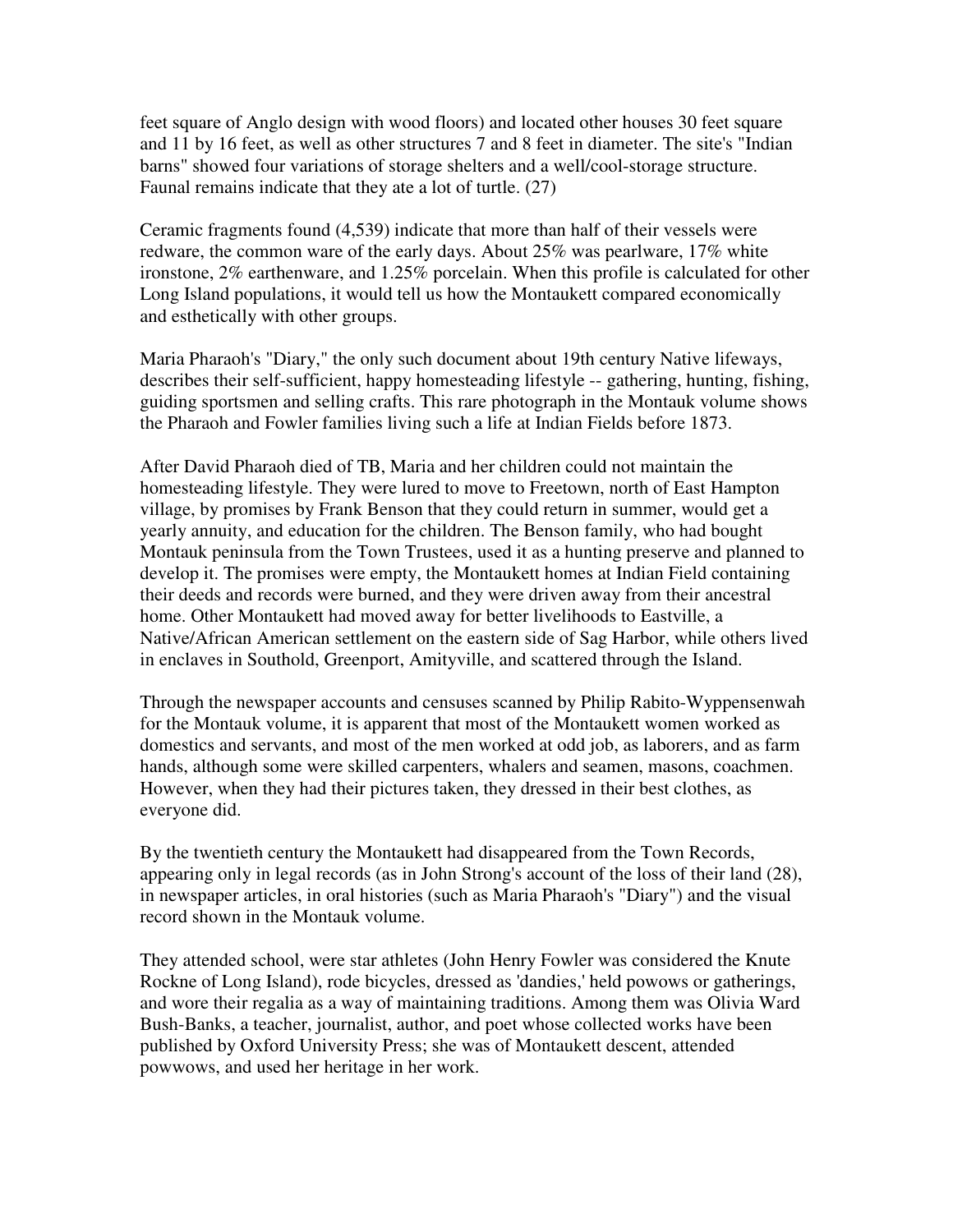The lawsuit begun in the 1870s to regain Indian Fields, which had been taken from them by the developer Arthur Benson and his family, was lost in 1910 (and the appeals in 1918) when Judge Abel Blackmar pronounced them no longer Indians. This photograph records the Montaukett's 1923 trip to the Bureau of Indian Affairs in Washington, DC seeking government aid for the return of their land; none was given in that time of rapid development. The current generation of Montaukett descendants, numbering in the thousands around the country and in the hundreds on Long Island, are organizing at the request of Robert Pharaoh and Bob Cooper, descendants of Maria Pharaoh, to seek Federal recognition and the return of their land. They are collecting genealogies and have sponsored powwows as part of the process to secure their heritage.

In addition, the research of over 30 scholars to provide this compendium of information on one Native group has made a valuable contribution to the multi-cultural history -- the real story -- of our most interesting Island.

## Selected References

1. Stone, Gaynell, The History & Archaology of the Montauk, Vol. III, 2d ed., Readings in Long Island Archaeology & Ethnohistory, 1993, Suffolk County Archaeological Association, pp. 69-76, 151-154, 227-284.

2. Ibid, see List of Illustrations, p. x.

3. Tooker, William Wallace, Indian Place Names on Long Island..., 1911, 1962, Ira J. Friedman Pub., p. 141.

4. Levine, Gaynell Stone & Nancy Bonvillain, Languages & Lore of the Long Island Indians, Vol. IV, Readings..., 1980, SCAA, p. 168.

5. Truex, James & Gaynell Stone, A Way of Life: Prehistoric Natives of Long Island, 1985, SCAA, p. 2.

6. Stone, Gaynell, Montauk, p. 600.

7. Brennan, Louis, The Coastal Archaeology Reader, Vol. II, Readings..., 1978, p. 55. 8. Silver, Annette, The Abbott Interaction Sphere: a Consideration of the Middle Woodland Period in Coastal New York and a Proposal for a Middle Woodland Exchange, 1991, Ph.D. dissertation, New York University, p. 225-228.

9. Smith, Bruce D., The Emergence of Agriculture, 1995, Scientific American Library, New York, NY.

10. Levine, Gaynell Stone & N. Bonvillain, Languages & Lore..., 1980, Vol. IV, Readings..., p. 269, 278; Rabito-Wyppensenwah, Montauk, 1993, Vol. III, 2d ed., p. 563, 585; Occom, p. 228.

11. Gramley, Richard, Second Coastal Archaeology Reader, 1982, Vol. V, Readings..., James Truex, ed., p. 161-172.

12. Strong, John, The Algonquian Peoples of Long Island From Earliest Times to 1700, 1997, p. 136.

13. Stone, Gaynell, Montauk, 1993, p. 637.

14. Verrazano, Giovanni, in Adams, James T., History of the Town of Southampton, 1917, Hampton Press.

15. Stone Levine & Bonvillain, Languages & Lore..., 1980, p. 160, 165.

16. Pharaoh, Benjamin & Stephen, in Montauk, 1993, petition, p.71; maps, p. xxii.

17. Stone, Gaynell, Montauk, 1993, Wyandance deed p. 89.